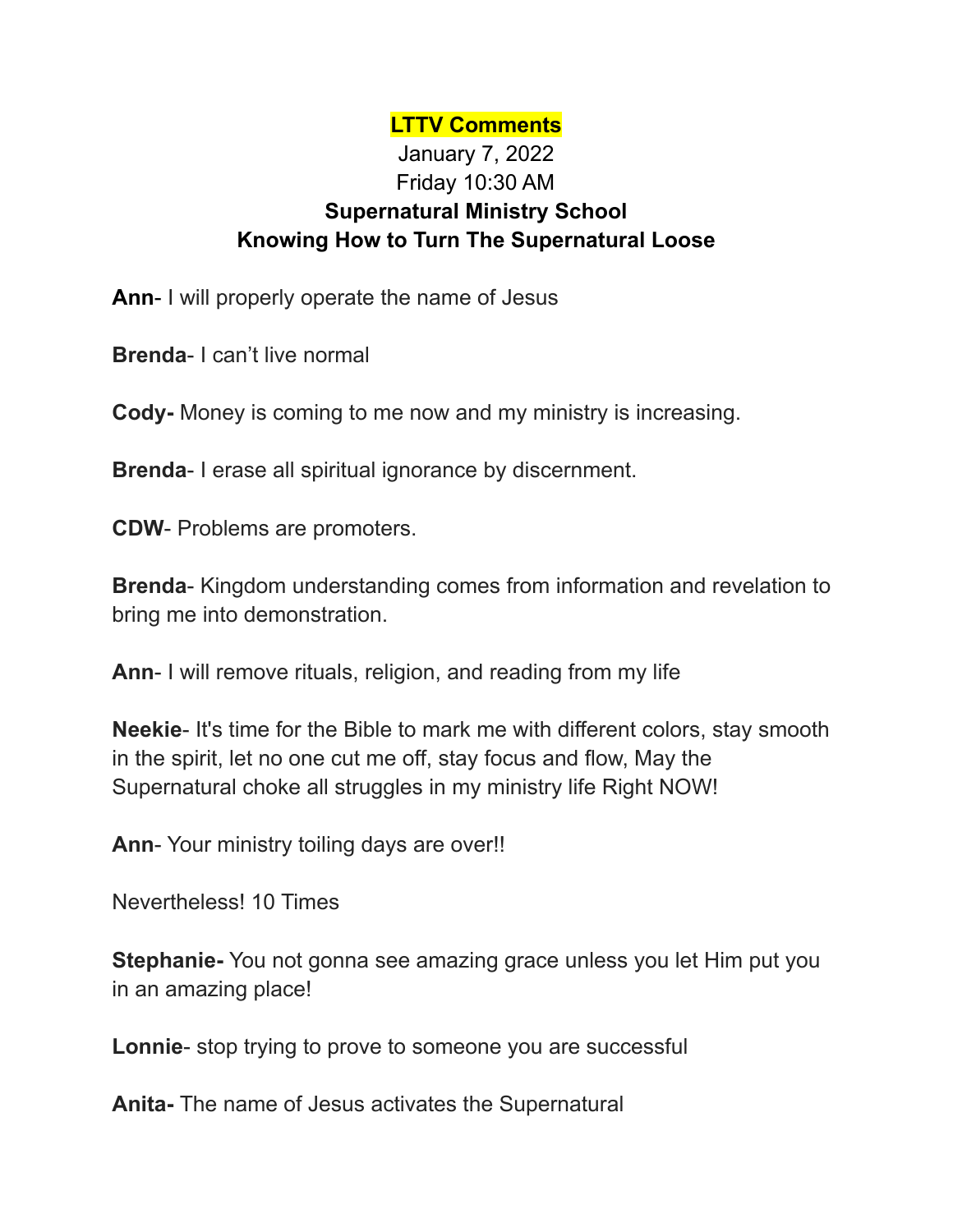Jesus! 36 Times

**Neekie-** The Supernatural is a Covenant Contract!

**Lonnie**- keep commandments to keep covenant

**Lonnie-** Early church knew how to turn supernatural loose and take charge

**Lonnie-** Power of God don't need explanation. It gets results

Take Charge! 7 Times

**Anita-** Take Charge over everything

**Kerpasha**- COVID meet the COVENANT! Psalm 91

Love Power and A Sound Mind. 4 Times

**Tony-** Yes Sir we suppose to take Jesus place be like him

**Neekie**- Knowing how to let the power flow, I let power flow right now in my life!

**Victoria-** I AM turning the power loose in Jesus name

**Carla-** I got power on the inside of me!!!

**Ricco-** I'm ordained with POWER!!!

**Anita-** Shine Jesus Shine

**Stephanie-** I got too much power to be afraid!

**Lonnie-** Man can only stop the natural. not the supernatural